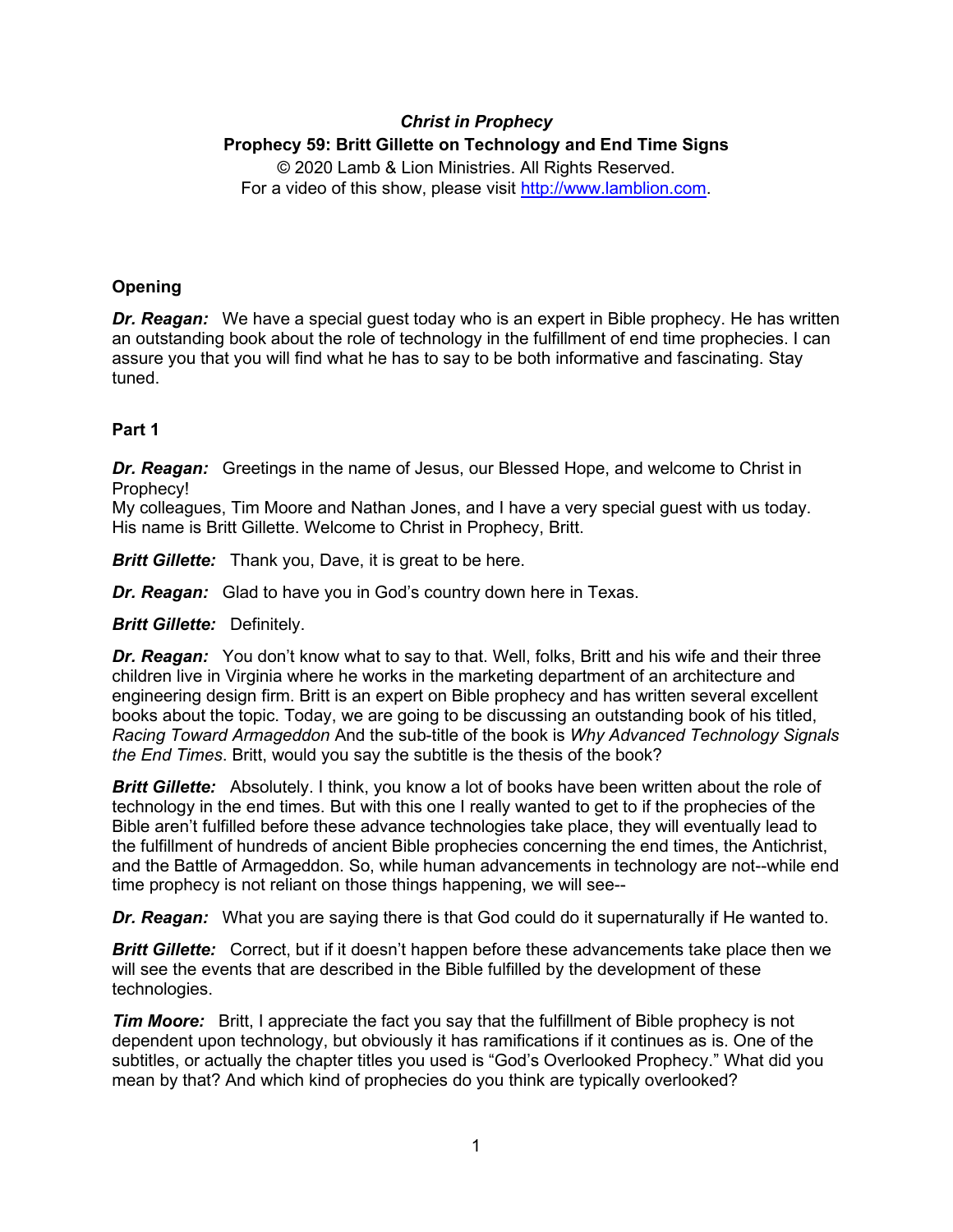*Britt Gillette:* Sure. Well, I think there's one particular prophecy, it is found in Genesis chapter 11, it is commonly known as the story of the Tower of Babel. And even people that are unfamiliar with the Bible have typically heard the story of the Tower of Babel. So, we go back to the beginning of humanity after the Flood. We've got the people of the world are reunited in a common purpose, a common language, they have a common government. And they set out to build this tower up into the heavens to glorify themselves. And so, God looks down and He sees, you know something that we may think of in today's terms when we see all these skyscrapers up in the clouds, and all these different nations try to beat each other every couple of decades to see who can build the tallest tower. We may not look at as something severely dangerous, but God clearly did because we read in the book of Genesis that He looked down on all of this and He said, "If they are able to do this now and they've only begun to take advantage of their common language, and their common government, what will they do in the future? Nothing will be impossible for them." And so, most people overlook well what would happen if we got to a time when after God confused the languages and broke these--created new languages and new nation states, that's the time the state of affairs we've lived in ever since then. What would happen if that reversed and language barriers went away? Which we see that happen with technology.

*Dr. Reagan:* They are in the process of going away now.

### *Britt Gillette:* Correct.

*Nathan Jones:* They've got a lot of apps now you just speak into it and it gives the translation instantly.

*Britt Gillette:* Absolutely. Microsoft Translate will take over 60 different languages and instantly translate them.

**Dr. Reagan:** I can go on a page on the internet and I can click, and it will go to French or Italian or whatever.

**Britt Gillette:** Correct. And then we see a great drive toward global government, so we see those two aspects that God said, "No, this can't happen. I need to put an end to it right now." And the reason why if we read what He says is He says, "Nothing will be impossible for them."

*Nathan Jones:* I love that verse, Genesis 11:6, "And the Lord said, 'Indeed the people are one, and they all have one language, and this is what they begin to do; now nothing that they purpose to do will be withheld from them.'" And it seems like in your book you are implying then that mankind working together can work their way up almost to godhood. Is that what God was implying?

**Britt Gillette:** Correct. If we look at what they were trying to do with the Tower of Babel they were trying to build this great monument to themselves, to their own glory. And we see Satan has the same desire. And people who are in rebellion against God have that same desire to supplant Him and take total control of their lives.

**Tim Moore:** And it also feeds into almost a humanist kind of attitude, of mankind can achieve anything and doesn't need God. So, it creates a reliance only on man, and a scoffing at God.

### *Britt Gillette:* Sure.

*Nathan Jones:* And you see that really in the imaginations of Gene Rodenberry who did the Star Trek series. This idea that apart from religion, and apart from God that mankind will develop better and better technologies and become better and better morally because of those technologies. And then work their way up until eventually, as there was one episode in the old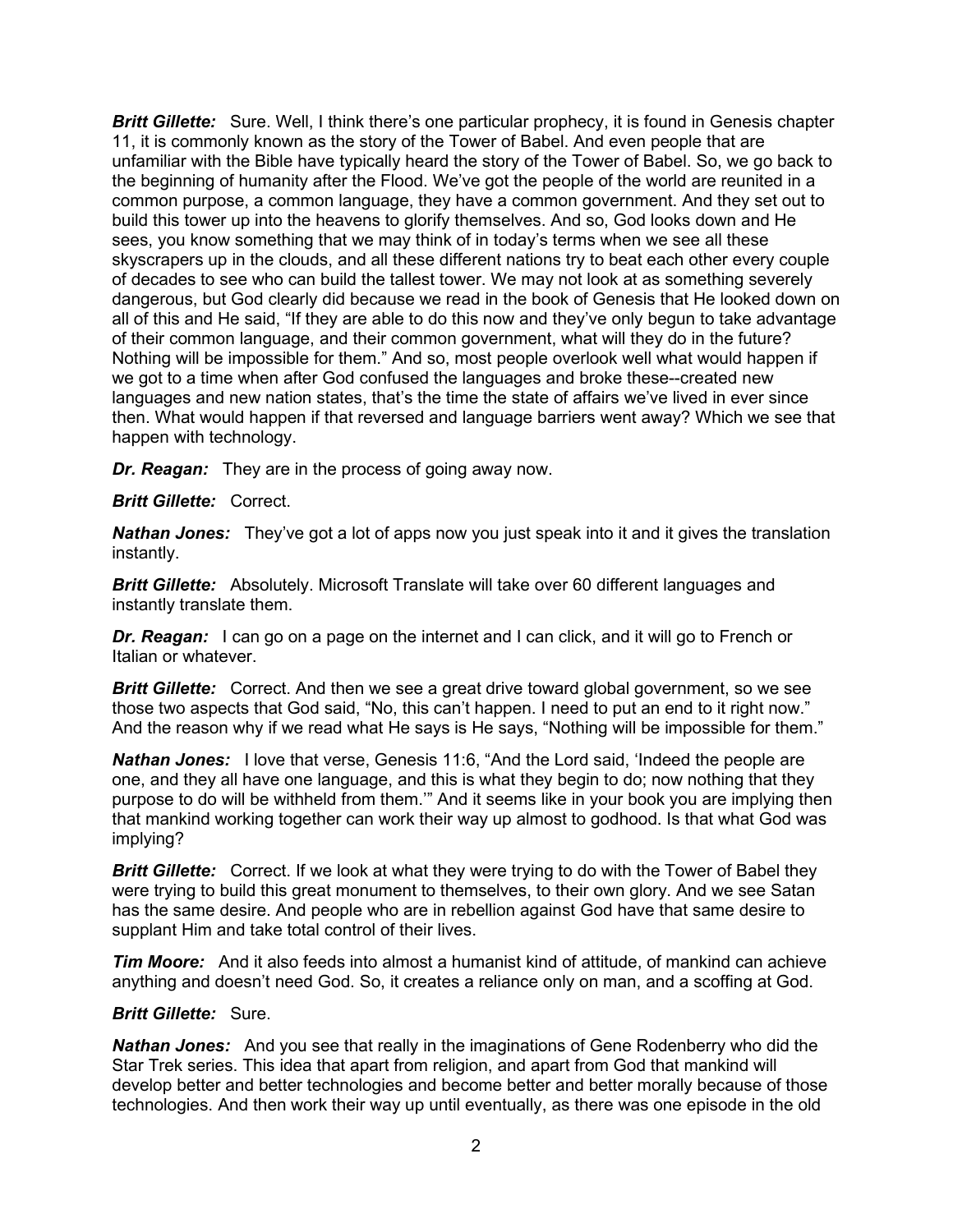Star Trek series that we are compared to amoeba, you know God compared to us, so we will eventually evolve up into God. And is that what you see that humanity believes?

**Britt Gillette:** Yes, if you read in the book of Revelation there's a couple of passages that says that the Antichrist gathers the kings of the earth together to do battle against the Lord and His anointed one, Jesus Christ.

*Nathan Jones:* Take on God.

*Britt Gillette:* So, if we look at the history of Christianity when people read that they typically think, "Well, we are not going to take this literally because how could anybody possibly do battle against the Lord and Creator of the Universe?" But if we look at the Bible that's what it literally says.

*Dr. Reagan:* It reminds me of the fact that in the book of Revelation is says that the two witnesses will be killed, lie in the streets of Jerusalem three-and-a-half-days and the whole world will look upon them. Before the mid-1960's there was no way we could understand that naturally. Now, you just point a TV camera up to a satellite.

**Britt Gillette:** Correct. And people have devices they can walk around anywhere and look at a news event like that unfolding.

*Tim Moore:* It's interesting talking about devices, many people will never put them down. I mean there are folks who wear their device on their ear, or on their wrist, and 24 hours a day virtually they are connected.

*Nathan Jones:* Well, let me follow your line of thinking because I love to preach about end times technology. I tend to stick more with the technology we have today and how that points to the Lord's soon return. But I love how your book because you're looking not at technology today, but what's technology tomorrow and right around the corner. And you refer to something in chapter 4 on page 23 called the singularity; that our human technology is working up toward something called the singularity. Can you explain what the singularity is, and how you see it implemented in changing the way we see Bible prophecy being fulfilled?

**Britt Gillette:** Sure. Well, the singularity is a theoretical event that states that technological advancement takes place so rapidly that the unaided human mind can't comprehend it. So, as an example.

### *Dr. Reagan:* Exponential curve.

**Britt Gillette:** Correct. So, think as an example of when you've gotten some software in the past, maybe Microsoft Office. And then after you've spent a year, you've learned it, you really know how to work it, they come out with a new version. And then you've got to relearn the new version, and then they come out with a new one.

*Nathan Jones:* Wasn't the joke: When do you know your computer is obsolete? As soon as you take it out of the box.

### *Britt Gillette:* Right.

*Nathan Jones:* There is actually a law named after Tim Moore, I'm pretty sure. It is called Moore's Law.

*Tim Moore:* Ah, I think it's another Moore, Gordon Moore, yes, we were talking about that before the show.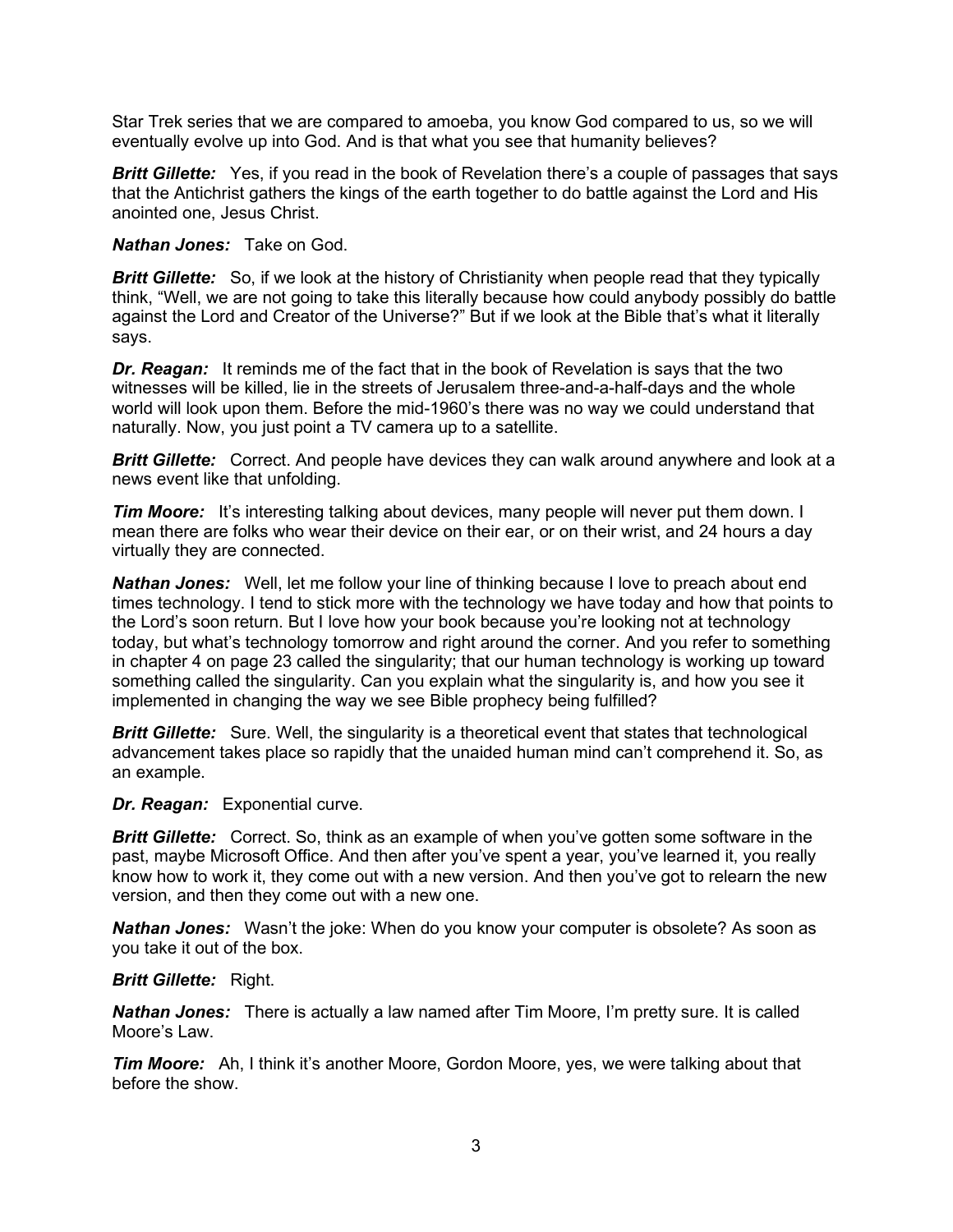*Nathan Jones:* Yeah, every 18 months, right? The technology doubles, and then it doubles, and then it doubles. So, it's not just a steady stream up, but it is an exponential curve up towards something called the singularity.

*Britt Gillette:* Exactly. And so, as we see that exponential curve go upward, think of how taxing some of those developments have been. When you've learned something and then you've got to learn something new, and maybe it's taken place over a couple of years. Well, as we climb that curve it will become a couple of months, then a couple of weeks, and then a couple days, and then a couple hours.

*Dr. Reagan:* And you can't keep up with it.

*Britt Gillette:* And you can't possibly keep up with it, and we would become obsolete. Especially when you talked earlier about people wearing their devices. There are some people who look forward to a day when they can literally merge with those devices and that technology. And they would leave us behind because they would be able to keep up.

*Dr. Reagan:* I think have already merged.

*Tim Moore:* I think have merged.

### *Britt Gillette:* Yes.

*Tim Moore:* The other thing that I appreciated you touched on, and we see it already, is the proliferation of information has not led to greater wisdom.

### *Nathan Jones:* No.

*Tim Moore:* So, some of the folks who have a great ability to absorb the new technology kind of dismiss the wisdom of those who have gone before, or even those who are still around today because they are not as technologically adept. And so, for instance younger generations they don't want to hear about the wisdom sometimes of older generations because, well, they didn't have technology. So, again they have embraced the information, but rejected wisdom. And information in of itself does not lead to wisdom, and that is a point that you made very clearly.

*Nathan Jones:* What happens when we reach the singularity? When our technology goes faster than our ability to keep up with it?

*Britt Gillette:* We don't know, because we can't see past that point by definition.

*Nathan Jones:* Okay, so it's actually a horizon point that we are aiming towards.

*Britt Gillette:* Yes, more of a horizon point that we are heading toward.

*Nathan Jones:* And as a futurist, or I would label you that because you look at these technologies and see how they would affect then Bible prophecy. If we reach that singularity in our lifetime, well first do you believe we are going to reach that singularity in our lifetime? And two how would that affect as prophecy unfolds in Revelation?

*Britt Gillette:* Well, I believe we will approach that point. I'm not sure that we will actually get there before Jesus comes back. In fact, there's a prophecy that Jesus gives where He says, "Unless those days are shortened no flesh will survive." And often that's been interpreted as, well, the world will destroy itself; there will be this massive war. But as you look at the agenda of some of the people that look forward to merging with technology, they look forward to being able to shed their actual biological bodies. And actually, for instance some people would like to download their brains into a computer network. They think that will allow them to live forever.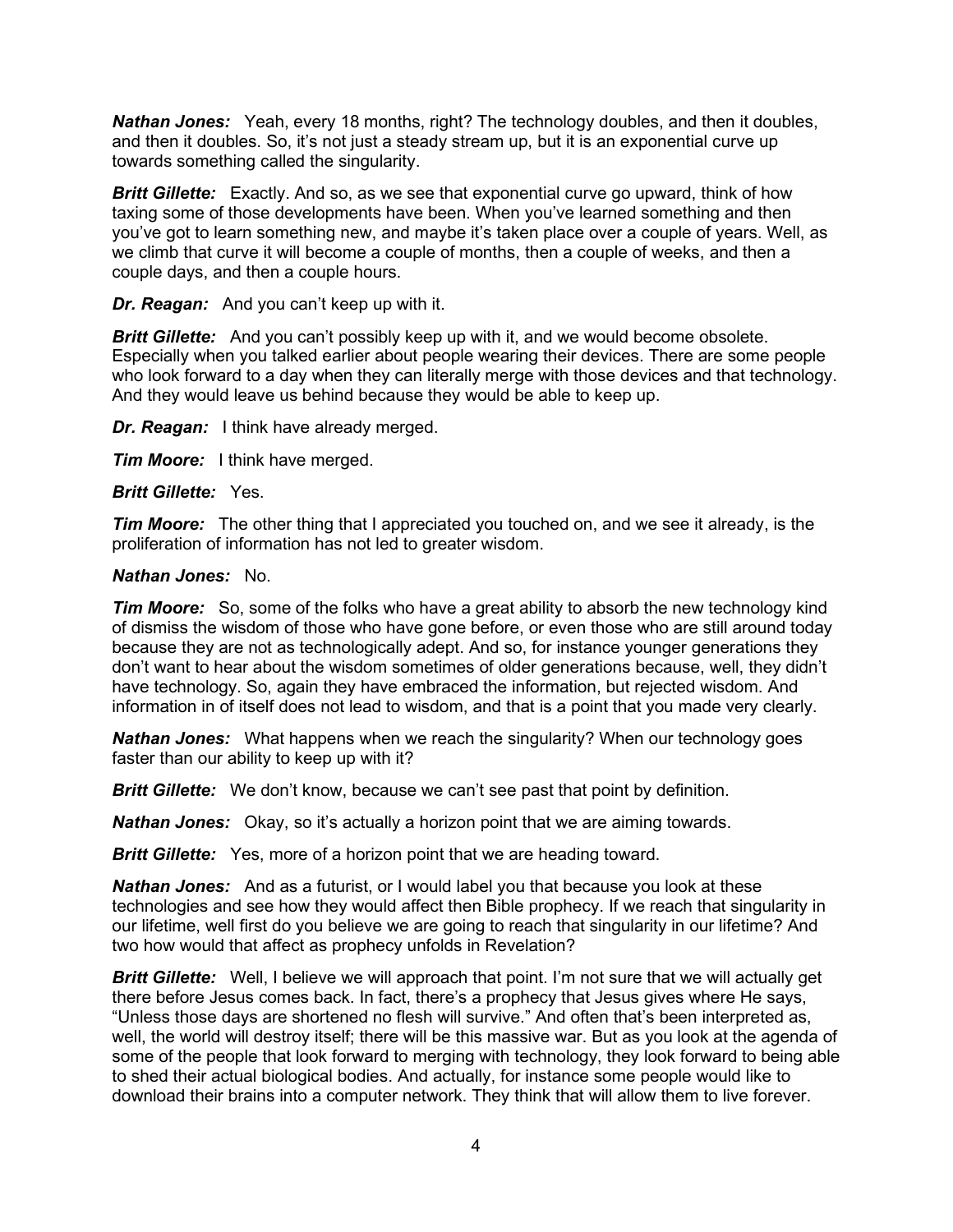*Nathan Jones:* That is real common in Japanese anime, you see that.

### *Britt Gillette:* Yes.

*Nathan Jones:* This idea that we are moving towards a time, like ghost in a shell for instance, where we will be able to move our spirits into robot bodies. Or further we'll create space stations, and space labs that are all extra earth computers, where our souls then will live there as disembodied spirits. Do you see humanity, I know Gene Roddenberry was looking for that?

*Dr. Reagan:* I don't think we have that much time left.

*Nathan Jones:* No, I don't think. And that's the point about the singularity the second part of my question: Do you see the timeline for Bible prophecy in parallel with this upward exponential curve, or do you see it proceeding as reaching the singularity?

*Britt Gillette:* I see as we get toward the singularity we are going to reach a point where advance technologies will create new weapons that will lead to a new era in warfare. For instance, since World War II world peace has essentially rested on the concept of mutual assured destruction. Two nuclear powers wouldn't got to battle with each other because they would both end up destroyed. And people think that will always be the case. But as we look at history we know that there are new eras, and new technologies that come to replace those.

*Dr. Reagan:* Well, we are going to have to interrupt at this point, our time is up for this segment.

### *Britt Gillette:* Sure.

*Dr. Reagan:* And folks, when we return we are going to talk to Britt about transhumanism.

## **Part 2**

**Tim Moore:** Welcome back to Christ in Prophecy and our interview with Britt Gillette about the role of technology in the fulfillment of end time prophecies. We are discussing his fascinating book, *Racing Toward Armageddon*. It is subtitled, *Why Advance Technology Signals the End Times*. Britt, as we indicated you have a chapter dealing with transhumanism. What in the world is that?

**Britt Gillette:** Well, transhumanism is the belief that people will be able to evolve past our current mental and physical limitations using advance technology to enter a new era that transhumanist call post-human. We discussed earlier the merging with technology, and there are people that look forward to that fervently, almost with a religious fervor. That they are going to be able to upgrade their bodies to take on Godlike abilities.

*Tim Moore:* Almost a bionic man, or a cyborg, or in the worst case a terminator.

### *Britt Gillette:* Correct.

*Dr. Reagan:* You know Britt, that reminds of something that happened back in the early 70's. The leaders of the New Age Movement began to say that the masters of the universe, their demons, had told them that a time is coming when God is going to take off this earth all those who live by faith, so that those who live by reason can move on with their evolutionary development.

*Britt Gillette:* That sounds exactly like what some people actually believe.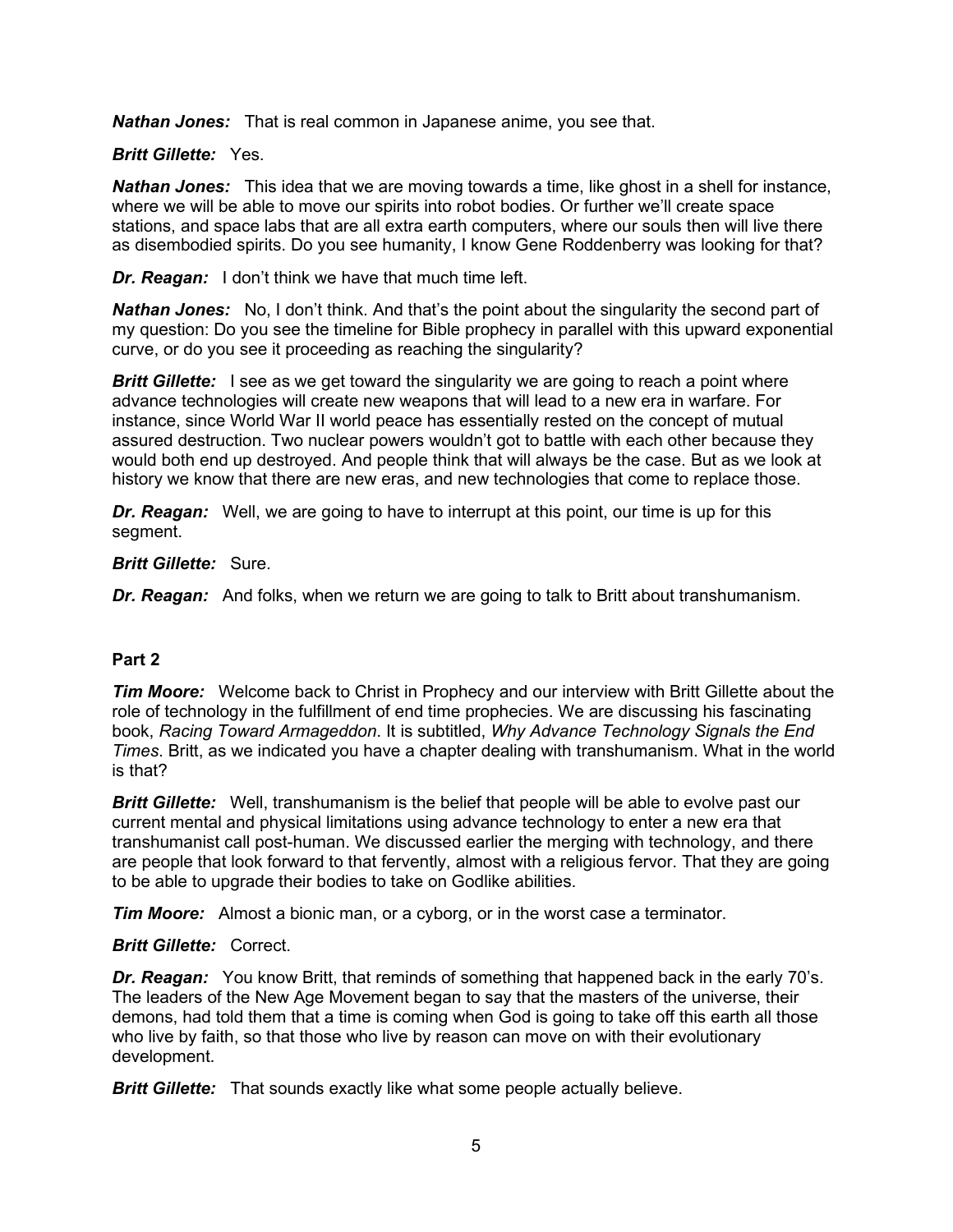*Tim Moore:* And advocate.

*Britt Gillette:* Yes, and advocate, and look forward to.

*Nathan Jones:* Well, Britt back in the 1950's there was a gentleman named Richard Feynman and he postulated this idea that we would be able to create things like God, using technology called nanotechnology, or nanofactories, and you talk a lot about nanofactories in your book. Can you tell everybody in simple terms, please, what nanofactories are and what that implications means to society, and how the Antichrist could possibly use it?

**Britt Gillette:** Sure. Well, a nanofactory is not much different from a regular factory, just like you would go to a regular factory and you would see conveying belts, and gears, and mechanical arms working with the product moving down the assembly line. Imagine all of that taking place in an atomic level. Where instead of a product moving down that conveyer belt, it's some molecules that are being assembled. So, right now we manufacture from the top down, we break things apart, we glue them together, we weld them. In the age of molecular manufacturing we will build from the bottom up, one molecule at a time with building products.

*Dr. Reagan:* And what can you build with that?

**Britt Gillette:** You can build anything with atomic precision, but it will also create an era where those nanofactories can build copies of themselves. And so, there's a book that Eric Drexler whose the father of this modern thinking about molecular manufacturing wrote that a country the size of Singapore if they developed this technology could build an overwhelming military force in a matter of months, if not weeks, and use it to conquer the world.

*Nathan Jones:* So, it is like a 3D printer, but then you can build anything you want with it from the molecules up.

*Dr. Reagan:* Are they talking about manufacturing human beings?

*Britt Gillette:* No, not manufacturing human beings, although there are molecular machines within human beings. You know our proteins; they are biological and natural and formed. But it is taking that natural process, putting it under computer control with, in some cases, using much harder materials then what we have in biology. And you could create cures for every disease.

*Tim Moore:* What is the implication for Bible prophecy of this kind of capability?

**Britt Gillette:** Well, that is one thing we touched on earlier is the era of mutual assured destruction that we've lived in since World War II, will come to an end because all of a sudden you'll have a technology that really a handful of people could use to build an overwhelming military force. And it will create great uncertainty if you have multiple nations with that. Right now, if you develop nuclear weapons it is very expensive, it is easy to track what's used there. There's not these massive advancements that other countries are worried about. But with molecular manufacturing it will create a great level of uncertainty that makes striking first a top priority.

*Nathan Jones:* If you watch the old Star Trek Next Generation, I think this what, to put an image in people's minds is that Captain Picard would stand in front of what he called the replicator and say, "Tea, Earl Grey, hot." And all of a sudden boom it would be manufactured right there. So, you're saying then with nanofactories we would have the ability to say whatever we want could be built. So, would there be any want or need anymore? And how would that change the balance of power in the world? You could see the whole world system being overturned with such a technology. Now, from what I'm reading though the technology isn't really supposed to be available until about 30 or 40 years from now. Do you see that coming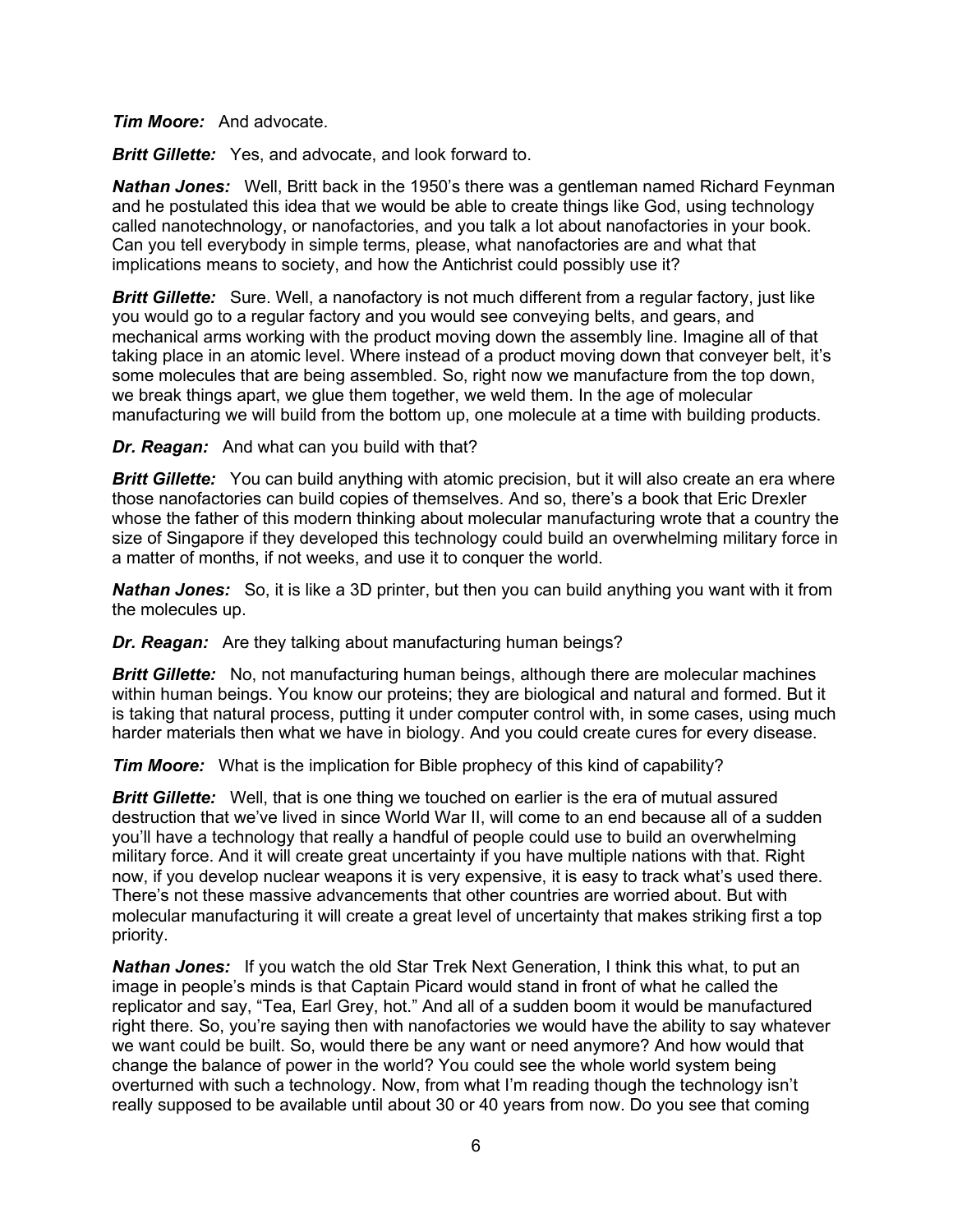sooner or later? Because when I look at Bible prophecy as signs of the times I think the Antichrist is coming a lot sooner than 30 or 40 years from now. But if it does the scenario you built is impressive because then as humanity we would almost have the power of creation.

**Britt Gillette:** Well, Ray Kurzweil who is an engineer at Google, and probably one of the best people in Silicone Valley at predicting future technologies and when they would become available. He says that by the year 2029, \$1,000 worth of computing power will be equal to a single human brain.

### *Tim Moore:* Wow.

**Britt Gillette:** And he believes that we are on that exponential curve, and by around the year 2040 is when he envisions the singularity taking place. So, all of these developments are certainly within our lifetime.

*Dr. Reagan:* Well, let's move onto another topic.

*Tim Moore:* You asked, or have a chapter titled, "The Great Lie." What is the great lie when it deals with technology and Bible prophecy?

**Britt Gillette:** Sure, well 2 Thessalonians 2:11 Paul states that for the end times generation God will send this great delusion and the people will believe a great lie, or the great lie, depending on your translation. Looking at the Bible and what is that great lie I look at the original lie in recorded human history, which is in the book of Genesis chapter 3, Eve is being tempted in the garden by Satan. And he says, "If you eat that fruit you won't die, you'll be just like God." And as we were discussing earlier there are people within the transhumanist movement who see themselves as becoming just like God, that's their aim. They see that they'll be able to take on the superhuman intelligence, and immortality through technology. And that they will then go out and infuse the rest of the universe with their intelligence.

*Nathan Jones:* Wow. So, again and again we got this idea that humans think we can evolve and become better, and more moral. But you say throughout your book here, and I love it that you bring this point up because this is a huge point, page 45, "The human heart is worse than the most terrible weapon ever devised." "Or technology can't rid us of our rebellious nature, in fact it is just the opposite, instead of taming our sinful nature, technology will amplify it." So, you're saying that we are not going to become more like gods; with technology we actually become more like Satan.

**Britt Gillette:** Right. Well, we amplify what we are already. So, if we look at past technologies they brought great benefits, and these future technologies will as well. But those past technologies have also brought some pretty horrible things. For instance, railroads have been a good thing for humanity, so, have all sorts of industrial technologies, assembly lines. But the human heart used those things to create the Holocaust. They could bring to ship in people for mass genocide. So, we'll see the same thing with advance technologies. The human heart cannot change. And that is the one thing that the transhumanists miss, is they think this utopia will brought about with all these technologies.

*Dr. Reagan:* That's because they are humanists and the fundamental idea of all humanists is that men are basically good, and what's happened society has corrupted them. If we only perfect society everybody will be fine. Whereas Christianity teaches that man is fundamentally flawed by a sin nature. And I appreciate the fact you emphasize that over, and over, and over throughout your book.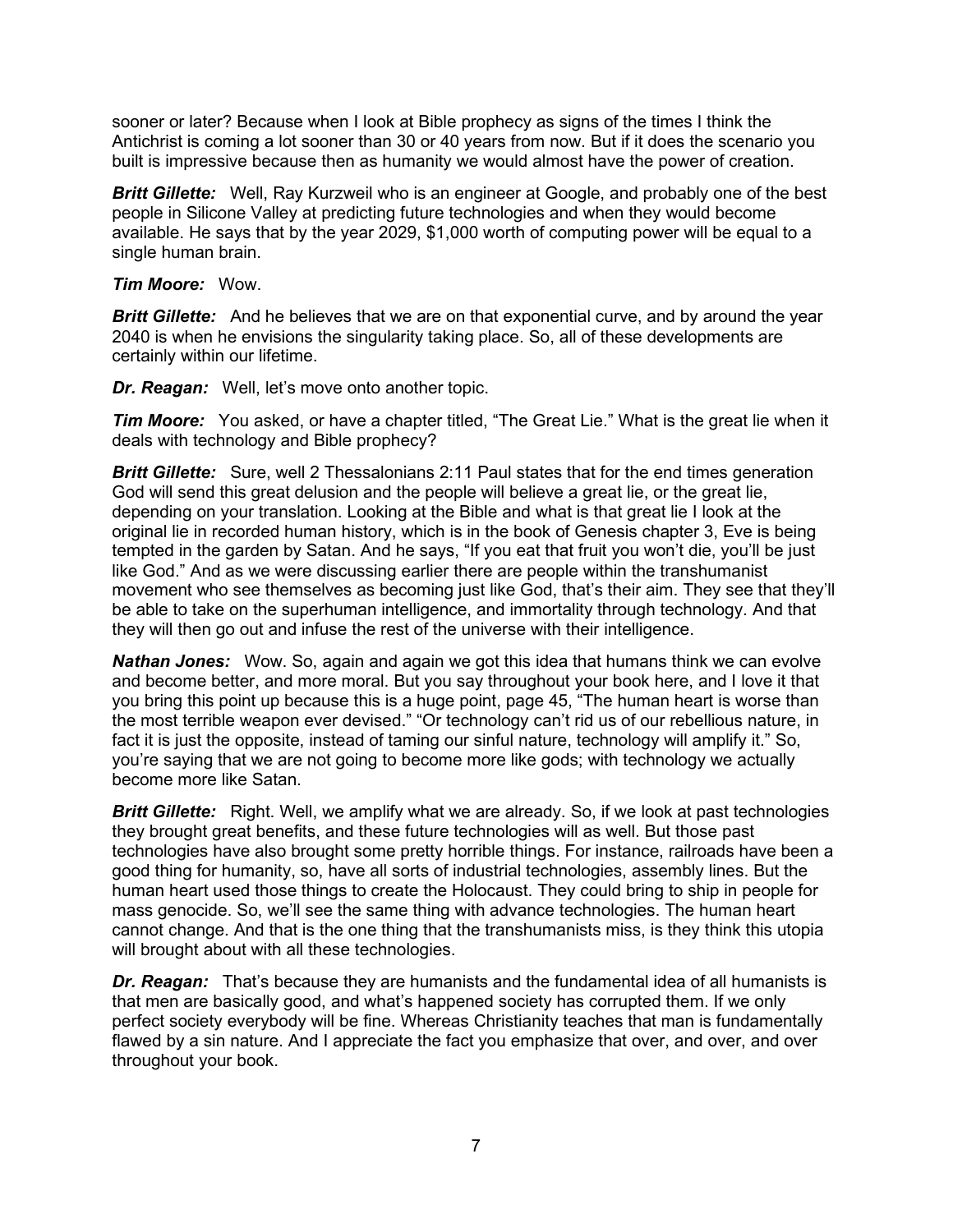*Tim Moore:* Yes, we can change the condition of our bodies, and into some degree our brains, or at least enhance it, but the human heart is the thing that is most deceitful. Well, with all of the analysis and vision that you have recorded even in your book, what do you see as the season in which we are living? Do you think we are living in the season of the Lord's return?

**Britt Gillette:** Yes, absolutely. Jesus said that we can't know the day or the hour, but he tells us over and over to be alert, to watch, and to look for the signs. And Jesus and the prophets gave us signs to look for. For the first 1,800 plus years of Christianity not one of those signs was present. But today we have the Jewish people back in the land of Israel. We have the Jewish people in control of Jerusalem. We have the Gospel being preached all around the world. We have enemies surrounding Israel. We have Israel one of the smaller nations in the world has an exceedingly great army. We see the beginnings of the Gog and Magog alliance which was written about in Ezekiel 38 & 39. The preeminent nations in that alliance, Russia, Turkey, Iran are all poised on Israel's northern border as we speak, coordinating their militaries. And Ezekiel said that they would attack Israel from the north. So, we see all these things taking place. And Jesus said in Luke 21:28, "When you see all these things take place, look up, your salvation draws near."

*Dr. Reagan:* You have just implied the most important overreaching sign, convergence.

*Britt Gillette:* Absolutely.

*Dr. Reagan:* Everything is converging for the first time.

**Britt Gillette:** And I want to emphasize Jesus didn't say, "When you see all of these things look up because I may come in a century or two." He said, "Look up, I'm coming now." And we see all of these things coming together exponentially.

*Dr. Reagan:* We are living on borrowed time.

*Britt Gillette:* We absolutely are.

*Tim Moore:* I think one of the keys even as we record a program that will be televised is we have the ability, and God takes things even intended for evil to turn some of this technology to a good purpose. Whether it is sharing the Gospel. Whether is it is sharing the Gospel in other languages that for many years we did not have the ability to communicate as effectively. We translate many of our books into other languages. So, the Lord has allowed us to use some of these technologies in a very positive manner, but you're talking about the unfortunate downside to the technology, especially as it leads people away from God Himself.

**Dr. Reagan:** Britt, how looking into that camera directly in front of you and telling viewers how they can be heirs of the promise of the Rapture.

**Britt Gillette:** Well, the most important decision that you can make is to follow Jesus Christ. Jesus said, you are either for me, or you are against me. And Jesus died on the cross and gave His blood to pay for your sins. We were all born sinners. And through Jesus you can find true life. You can find true peace. You can find all of the promises that the transhumanists look forward to fulfilled in Jesus.

*Dr. Reagan:* And that's not something you can earn.

*Britt Gillette:* No, it's not. It is a free gift.

*Dr. Reagan:* By grace, through faith.

*Britt Gillette:* By grace, yes.